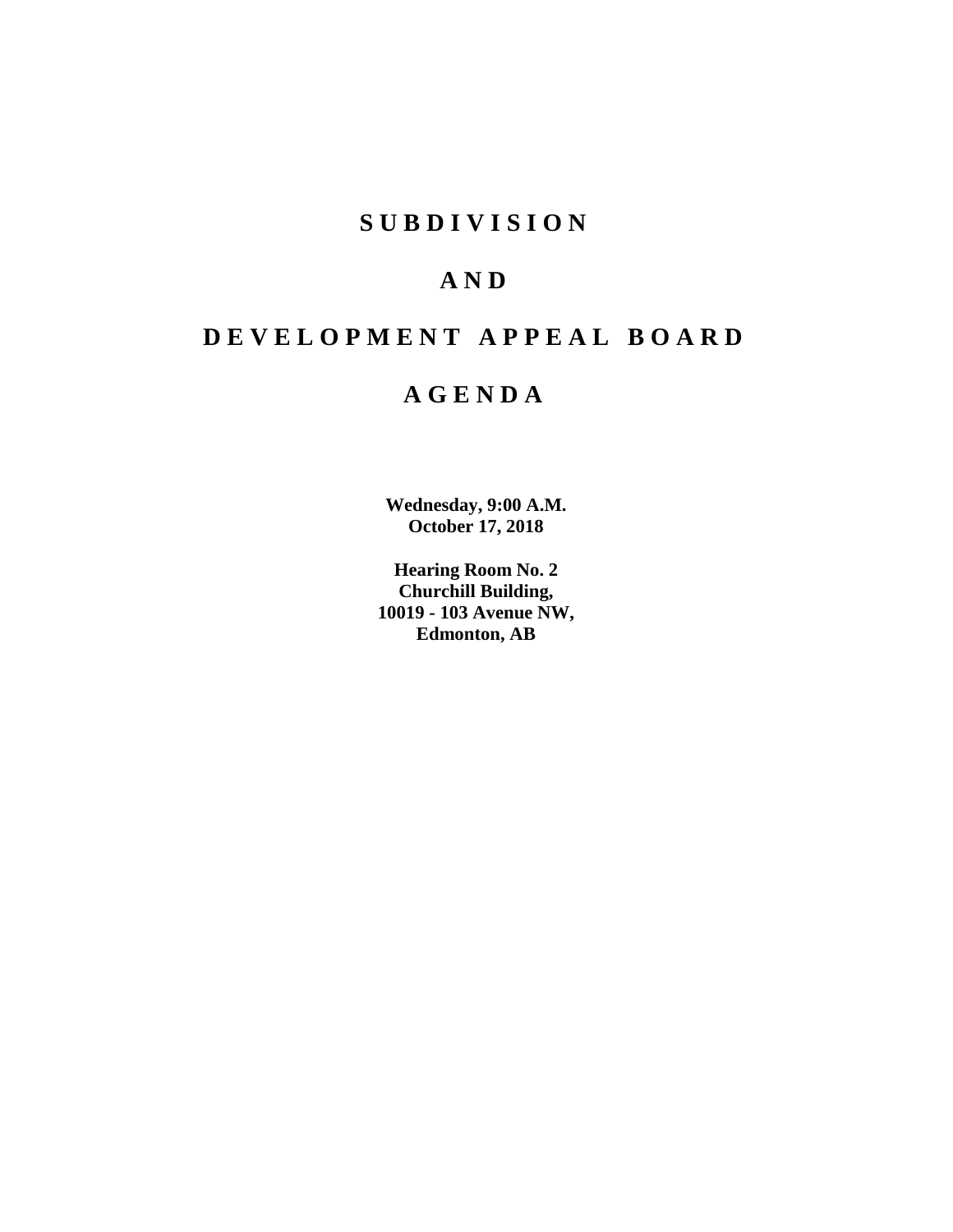## **SUBDIVISION AND DEVELOPMENT APPEAL BOARD HEARING ROOM NO. 2**

| 9:00 A.M.<br>SDAB-D-18-167<br><b>Development Permit Cancelled</b> |              |               | <b>Operate a Major Home Based Business</b><br>(massage therapy service, hours of operation: 11)<br>AM to 7 PM weekdays and weekends with no<br>overlapping appointments - C.A.M.<br>THERAPEUTIC MASSAGE), expires on<br>August 24, 2023 |  |  |
|-------------------------------------------------------------------|--------------|---------------|-----------------------------------------------------------------------------------------------------------------------------------------------------------------------------------------------------------------------------------------|--|--|
|                                                                   |              |               | 116 – Ekota Crescent NW<br>Project No.: 288693702-001                                                                                                                                                                                   |  |  |
| $\Pi$                                                             | $10:30$ A.M. | SDAB-D-18-168 | Change the use from a General Retail Store to a<br><b>Cannabis Retail Sales</b>                                                                                                                                                         |  |  |
|                                                                   |              |               | 8122 – Gateway Boulevard NW<br>Project No.: 286639019-001                                                                                                                                                                               |  |  |
|                                                                   | <b>NOTE:</b> |               | Unless otherwise stated, all references to "Section numbers" refer to<br>the authority under the Edmonton Zoning Bylaw 12800.                                                                                                           |  |  |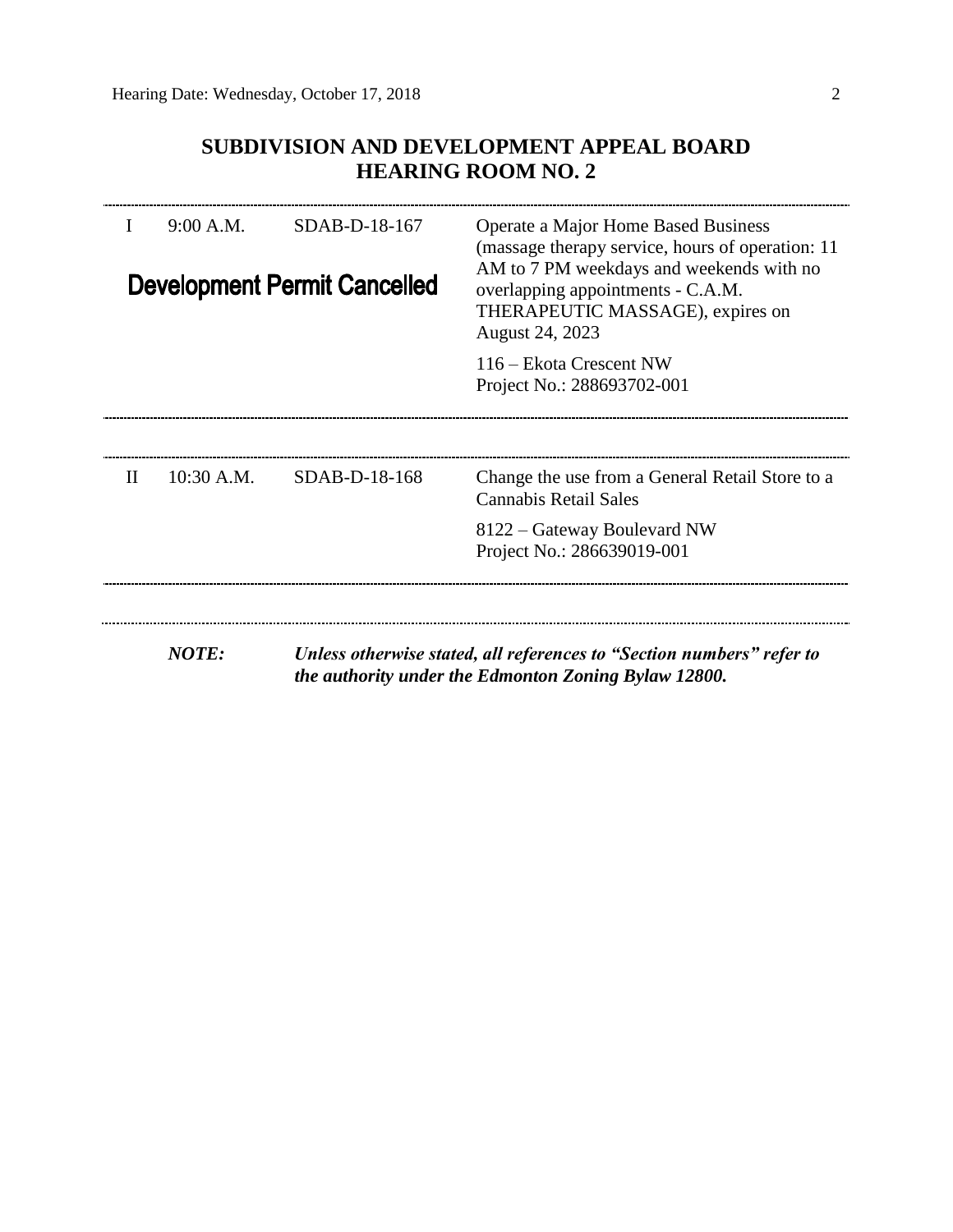#### **ITEM I: 9:00 A.M. FILE: SDAB-D-18-167**

(massage therapy service, hours of operation: 11 AM to 7 PM weekdays and weekends with no overlapping appointments - C.A.M. THERAPEUTIC MASSAGE), expires on August 24, 2023

## AN APPEAL FROM THE DECISION OF THE DEVELOPMENT OFFICER BY AN ADJACENT PROPERTY OWNER

APPELLANT:

APPLICATION NO.: 288693702-001

APPLICATION TO: Operate a Major Home Based Business

DECISION OF THE DEVELOPMENT AUTHORITY:  $\bullet$  Approved with Notices

 $DECISION\,DATE:$   $\overline{MQ}_{est}$  24, 2018

DATE OF APPEAL: September 19, 2018

NOTIFICATION PERIOD: Aug 24, 2018 through Sep 7, 2018

RESPONDENT:

MUNICIPAL DESCRIPTION OF SUBJECT PROPERTY: 116 – Ekota Crescent NW

OVERLAY: N/A

STATUTORY PLAN: N/A

LEGAL DESCRIPTION: Plan 5262TR Blk 21 Lot 1

ZONE: RF1 Single Detached Residential Zone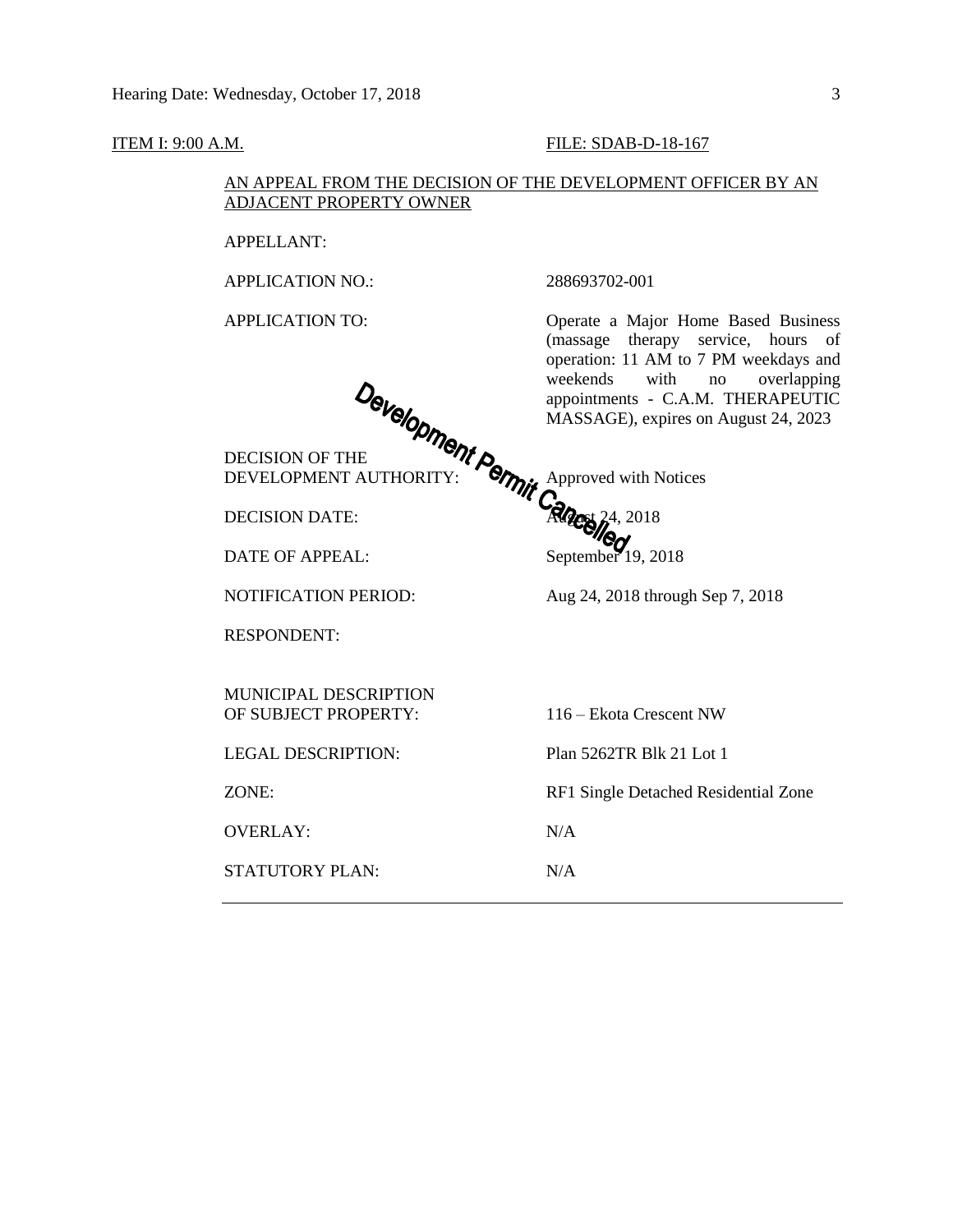| ITEM II: 10:30 A.M. |                                                        | FILE: SDAB-D-18-168                                                                      |  |  |  |  |  |
|---------------------|--------------------------------------------------------|------------------------------------------------------------------------------------------|--|--|--|--|--|
|                     | AN APPEAL FROM THE DECISION OF THE DEVELOPMENT OFFICER |                                                                                          |  |  |  |  |  |
|                     | <b>APPELLANT:</b>                                      |                                                                                          |  |  |  |  |  |
|                     | <b>APPLICATION NO.:</b>                                | 286639019-001                                                                            |  |  |  |  |  |
|                     | <b>APPLICATION TO:</b>                                 | Change the use from a General Retail<br>Store to a Cannabis Retail Sales                 |  |  |  |  |  |
|                     | <b>DECISION OF THE</b><br>DEVELOPMENT AUTHORITY:       | Refused                                                                                  |  |  |  |  |  |
|                     | <b>DECISION DATE:</b>                                  | August 30, 2018                                                                          |  |  |  |  |  |
|                     | <b>DATE OF APPEAL:</b>                                 | September 18, 2018                                                                       |  |  |  |  |  |
|                     | MUNICIPAL DESCRIPTION<br>OF SUBJECT PROPERTY:          | 8122 - Gateway Boulevard NW                                                              |  |  |  |  |  |
|                     | <b>LEGAL DESCRIPTION:</b>                              | Plan 1244HW Blk 61 Lot B                                                                 |  |  |  |  |  |
| ZONE:               |                                                        | DC <sub>1</sub><br>Development<br>Direct<br>Control<br>Provision (Historical Commercial) |  |  |  |  |  |
|                     | <b>OVERLAY:</b>                                        | Main Streets Overlay<br>Whyte Avenue Commercial Overlay                                  |  |  |  |  |  |
|                     | <b>STATUTORY PLAN:</b>                                 | Strathcona Area Redevelopment Plan                                                       |  |  |  |  |  |
|                     |                                                        |                                                                                          |  |  |  |  |  |

## *Grounds for Appeal*

The Appellant provided the following reasons for appealing the decision of the Development Authority:

> The green room has been providing legal cannabis services to Edmontonians for over 3 years. It has done so without incident and has been an asset to the neighbourhood and community. The green room is a fully local company and has been happy to be a staple in the whyte ave area. The green room intends to continue to be an industry leader and a valued member of the community. It is absolutely crucial that this development permit be approved to keep this landmark business operating in this location.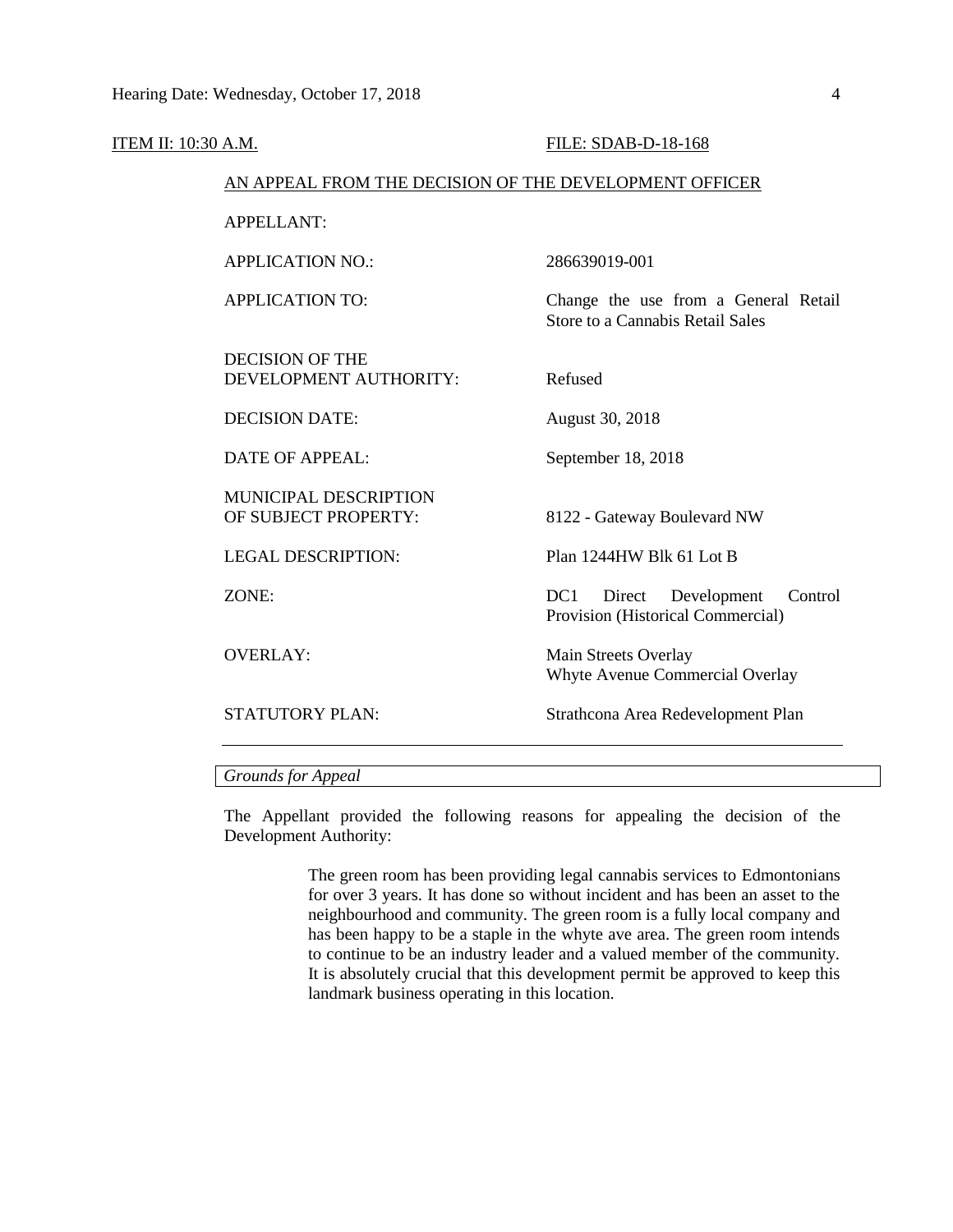#### *General Matters*

### **Appeal Information:**

The *Municipal Government Act*, RSA 2000, c M-26 states the following:

### **Grounds for Appeal**

**685(1)** If a development authority

- (a) fails or refuses to issue a development permit to a person,
- (b) issues a development permit subject to conditions, or
- (c) issues an order under section 645,

the person applying for the permit or affected by the order under section 645 may appeal to the subdivision and development appeal board.

### **Appeals**

**686(1)** A development appeal to a subdivision and development appeal board is commenced by filing a notice of the appeal, containing reasons, with the board,

- (a) in the case of an appeal made by a person referred to in section 685(1)
	- (i) with respect to an application for a development permit,
		- (A) within 21 days after the date on which the written decision is given under section 642, […]

**685(4)** Despite subsections (1), (2) and (3), if a decision with respect to a development permit application in respect of a direct control district

- (a) …
- (b) is made by a development authority, the appeal is limited to whether the development authority followed the directions of council, and if the subdivision and development appeal board finds that the development authority did not follow the directions it may, in accordance with the directions, substitute its decision for the development authority's decision.

#### **General Provisions from the** *Edmonton Zoning Bylaw:*

Under section 4(f) of the **DC1 (Historical Commercial) Direct Development Control Provision** (the "DC1"), **Cannabis Retail Stores** is a **Listed Use**.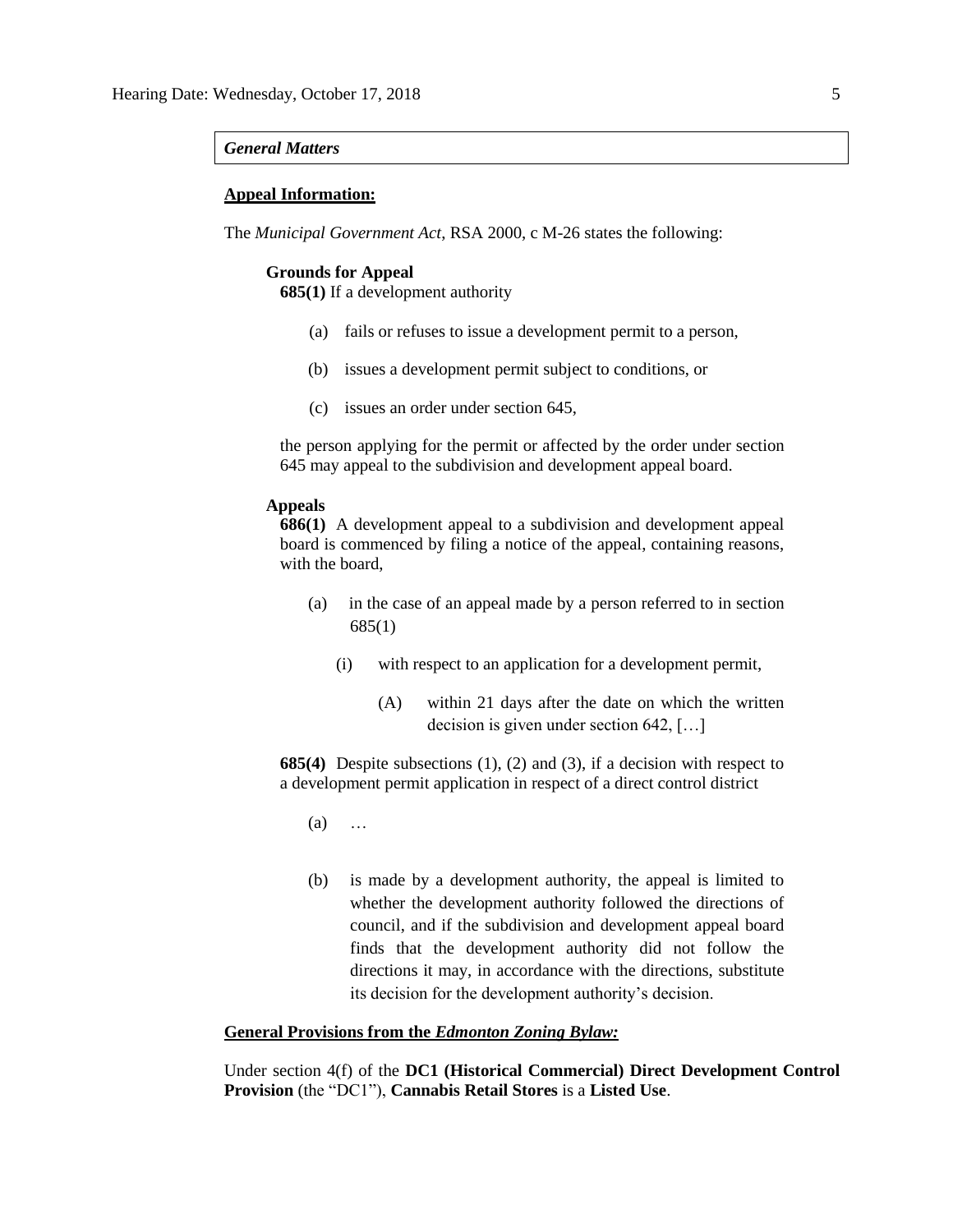Under section 7.4(9), **Cannabis Retail Stores** means:

development used for the retail sale of Cannabis that is authorized by provincial or federal legislation. This Use may include retail sales of Cannabis accessories. This Use does not include Cannabis Production and Distribution.

Under section 6.1, **Cannabis** means:

a cannabis plant and anything referred to in subsection (a) of this definition but does not include anything referred to in subsection (b) of this definition:

- a. Cannabis includes:
	- i. any part of a cannabis plant, including the phytocannabinoids produced by, or found in, such a plant, regardless of whether that part has been processed or not, other than a part of the plant referred to in subsection (b) of this definition.
	- ii. any substance or mixture of substances that contains or has on it any part of such a plant;
	- iii. any substance that is identical to any phytocannabinoid produced by, or found in, such a plant, regardless of how the substance was obtained.
- b. Notwithstanding subsection (a) of this definition, Cannabis does not include:
	- i. a non-viable seed of a cannabis plant;
	- ii. a mature stalk, without any leaf, flower, seed or branch, of such plant;
	- iii. fibre derived from a stalk referred in subsection (b)(ii) of this definition; and
	- iv. the root or any part of the root of such a plant.

Under section 7.8(13), **Public Park** means:

development of public land specifically designed or reserved for the general public for active or passive recreational Use and includes all natural and man-made Landscaping, facilities, playing fields, buildings and other structures that are consistent with the general purposes of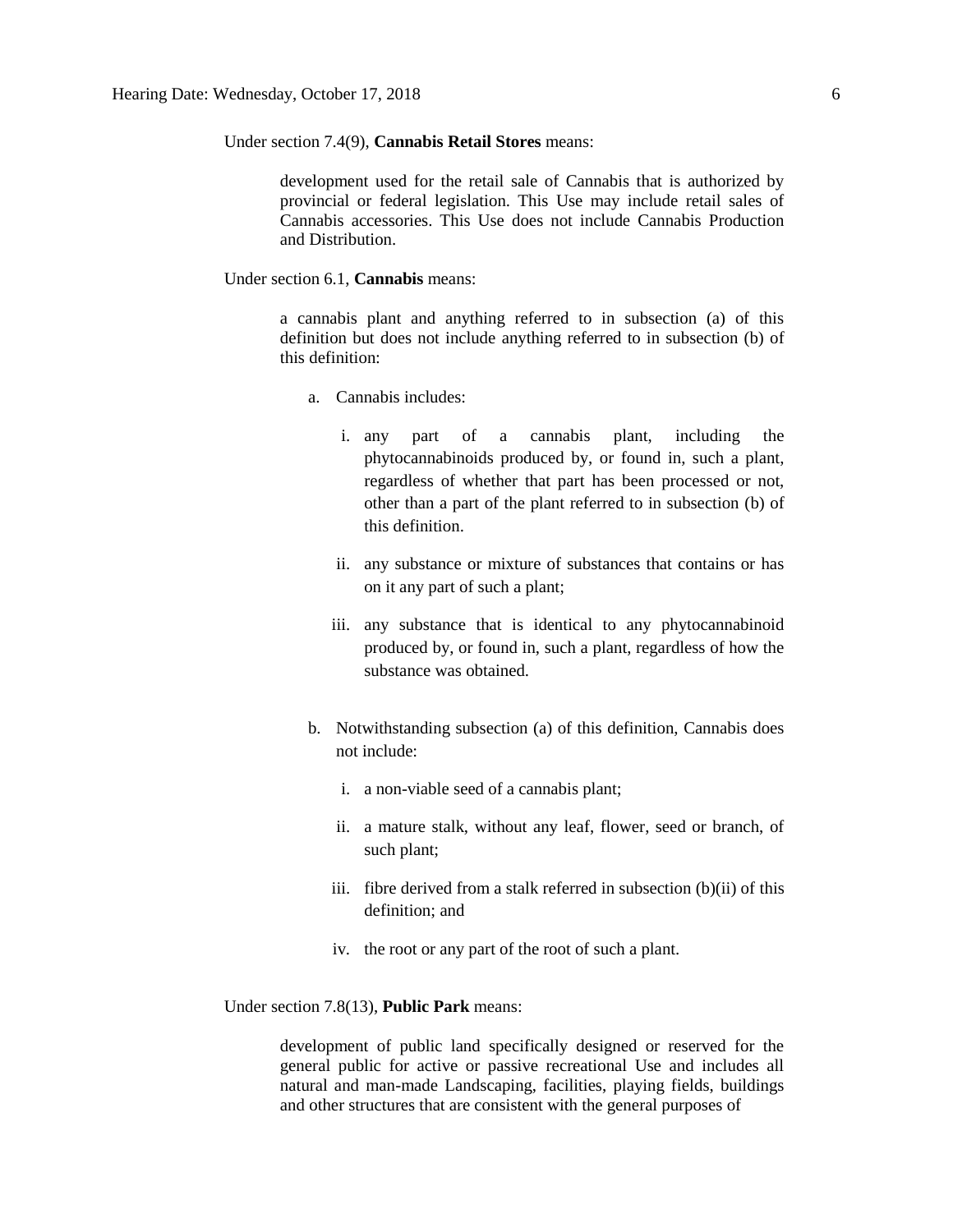public parkland, whether or not such recreational facilities are publicly operated or operated by other organizations pursuant to arrangements with the public authority owning the park. Typical Uses include tot lots, band shells, picnic grounds, pedestrian trails and paths, landscaped buffers, playgrounds and water features.

Under section 6.1, **Site** means "an area of land consisting of one or more abutting Lots."

Section 3 of the **DC1** states that the **Rationale** of this **Provision** is intended to:

- a) apply detailed and sensitive control of development and redevelopment within the core historic commercial area of Strathcona;
- b) encourage a highly pedestrian, retail commercial environment with offices and others Uses on the upper floors;
- c) emphasize and retain the original, historic architectural and urban design characteristics of this area in future renovations and redevelopments; and
- d) provide detailed control over specific Sites, which are or may be in future designated as historic resources under the Alberta Historical Resources Act, in an area which is used for primarily commercial purposes.

#### *Section 70 - Cannabis Retail Sales regulations*

- 1. Any Cannabis Retail Sales shall not be located less than 200 m from any other Cannabis Retail Sales. For the purposes of this subsection only:
	- a. the [200 m](javascript:void(0);) separation distance shall be measured from the closest point of the Cannabis Retail Sales Use to the closest point of any other approved Cannabis Retail Sales Use;
	- b. A Development Officer shall not grant a variance to reduce the separation distance by more than [20 m](javascript:void(0);) in compliance with [Section 11;](https://webdocs.edmonton.ca/InfraPlan/zoningbylaw/ZoningBylaw/Part1/Administrative/11__Authority_and_Responsibility_of_the_Development_Officer.htm) and
	- c. The issuance of a Development Permit which contains a variance to separation distance as described in  $70(1)$ b shall be issued as a Class B Discretionary Development.
- 2. Any Site containing a Cannabis Retail Sales shall not be located less than [200 m](javascript:void(0);) from any Site being used for a public library, or for public or private education at the time of the application for the Development Permit for the Cannabis Retail Sales. For the purposes of this subsection only: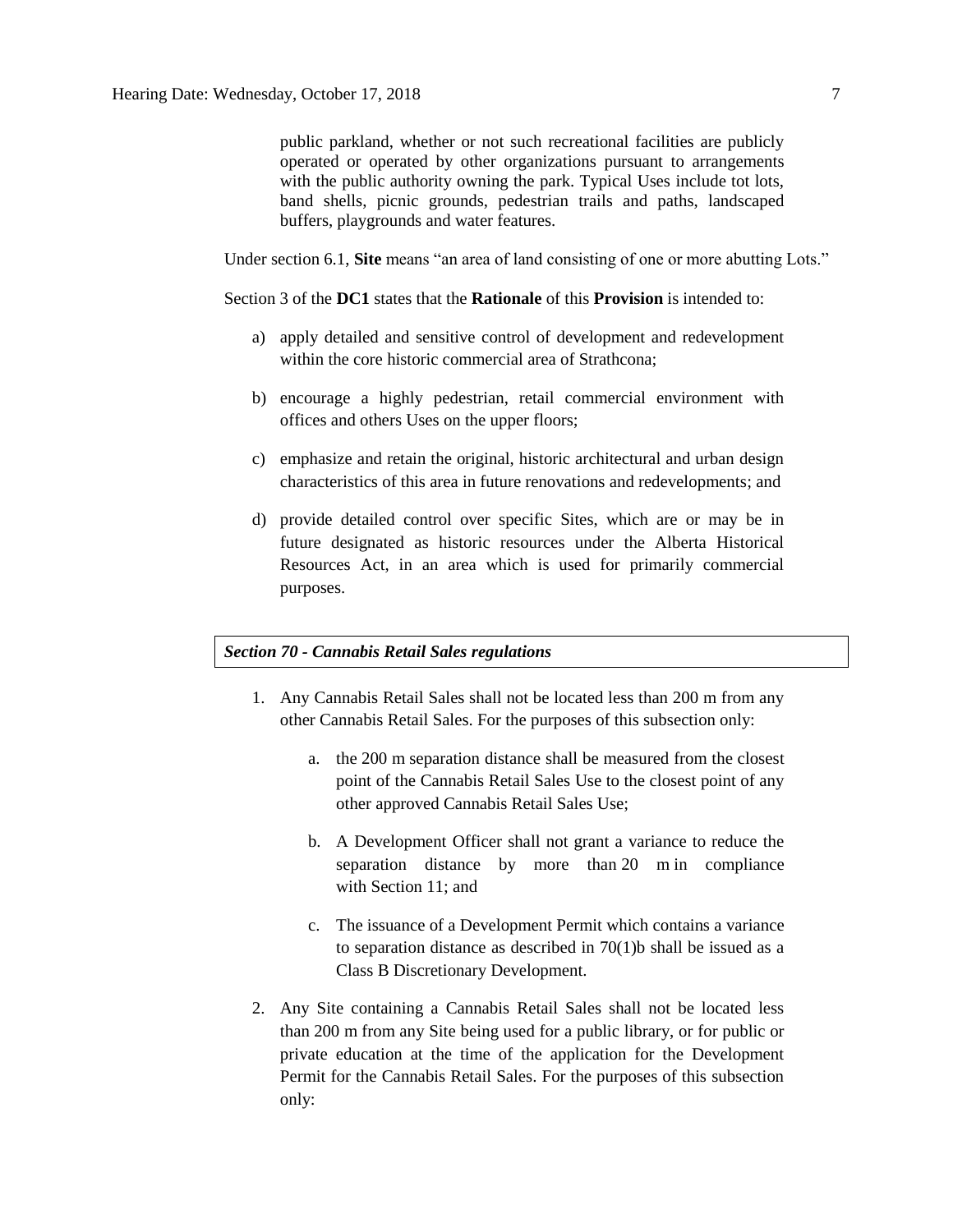- a. the [200 m](javascript:void(0);) separation distance shall be measured from the closest point of the subject Site boundary to the closest point of another Site boundary, and shall not be measured from Zone boundaries or from the edges of structures;
- b. the term "public library" is limited to the collection of literary, artistic, musical and similar reference materials in the form of books, manuscripts, recordings and films for public use, and does not include private libraries, museums or art galleries; and
- c. the term "public or private education" is limited to elementary through to high schools inclusive only, and does not include dance schools, driving schools or other Commercial Schools.
- 3. Any Site containing a Cannabis Retail Sales shall not be located less than [100 m](javascript:void(0);) from any Site being used for Community Recreation Services Use, a community recreation facility, a provincial health care facility, as public lands, or any Site that is designated as school reserve or municipal and school reserve at the time of the application for the Development Permit for the Cannabis Retail Sales. For the purposes of this subsection only:
	- a. the [100 m](javascript:void(0);) separation distance shall be measured from the closest point of the subject Site boundary to the closest point of another Site boundary, and shall not be measured from Zone boundaries or from the edges of structures;
	- b. the term "community recreation facilities" means indoor municipal facilities used primarily by members of the public to participate in recreational activities conducted at the facilities, as per the Municipal Government Act; and
	- c. the term "public lands" is limited to Sites zoned AP, and Sites zoned A.
- 4. Notwithstanding [Section 11](https://webdocs.edmonton.ca/InfraPlan/zoningbylaw/ZoningBylaw/Part1/Administrative/11__Authority_and_Responsibility_of_the_Development_Officer.htm) of this Bylaw, a Development Officer shall not grant a variance to subsection 70(2) or 70(3).
- 5. Cannabis Retail Sales shall include design elements that readily allow for natural surveillance to promote a safe urban environment, where applicable and to the satisfaction of the development officer, including the following requirements: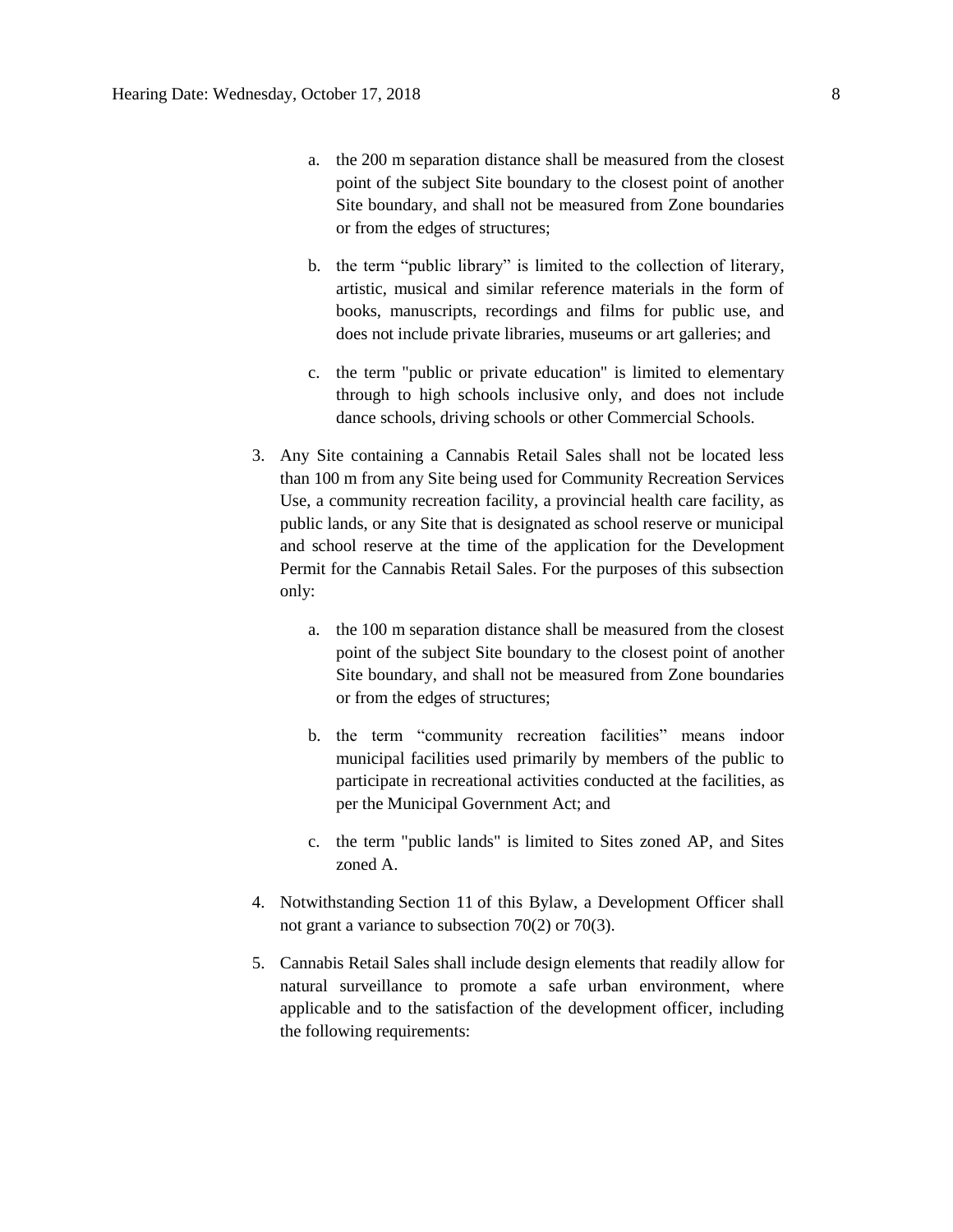- a. customer access to the store is limited to a store front that is visible from the street other than a Lane, or a shopping centre parking lot, or a mall access that allows visibility from the interior of the mall into the store;
- b. the exterior of all stores shall have ample transparency from the street;
- c. Any outdoor lighting shall be designed to ensure a well-lit environment for pedestrians and illumination of the property; and
- d. Landscaping shall be low-growing shrubs or deciduous trees with a high canopy at maturity to maintain natural surveillance.
- 6. The Development Officer shall impose a condition on any Development Permit issued for Cannabis Retail Sales requiring that the development:
	- a. shall not commence until authorized by and compliant with superior legislation; and
	- b. must commence within nine (9) months of the date of approval of the Development Permit.
- 7. For the purposes of Section 70(6), development commences when the Cannabis Retail Sales Use is established or begins operation.

#### **Development Officer's Determination**

1) The proposed Cannabis Retail Store does not comply with the minimum setback requirement from public lands (Section 70.3):

Required Setback: 100 m

Proposed Setback: 21 m

Deficient by 79 m

2) The proposed Cannabis Retail Store does not comply with the minimum setback requirement from an approved Cannabis Retail Sales (DP 285831371-001) (Section 70.1):

Required Setback: 200 m

Proposed Setback: 153 m

Deficient by 47 m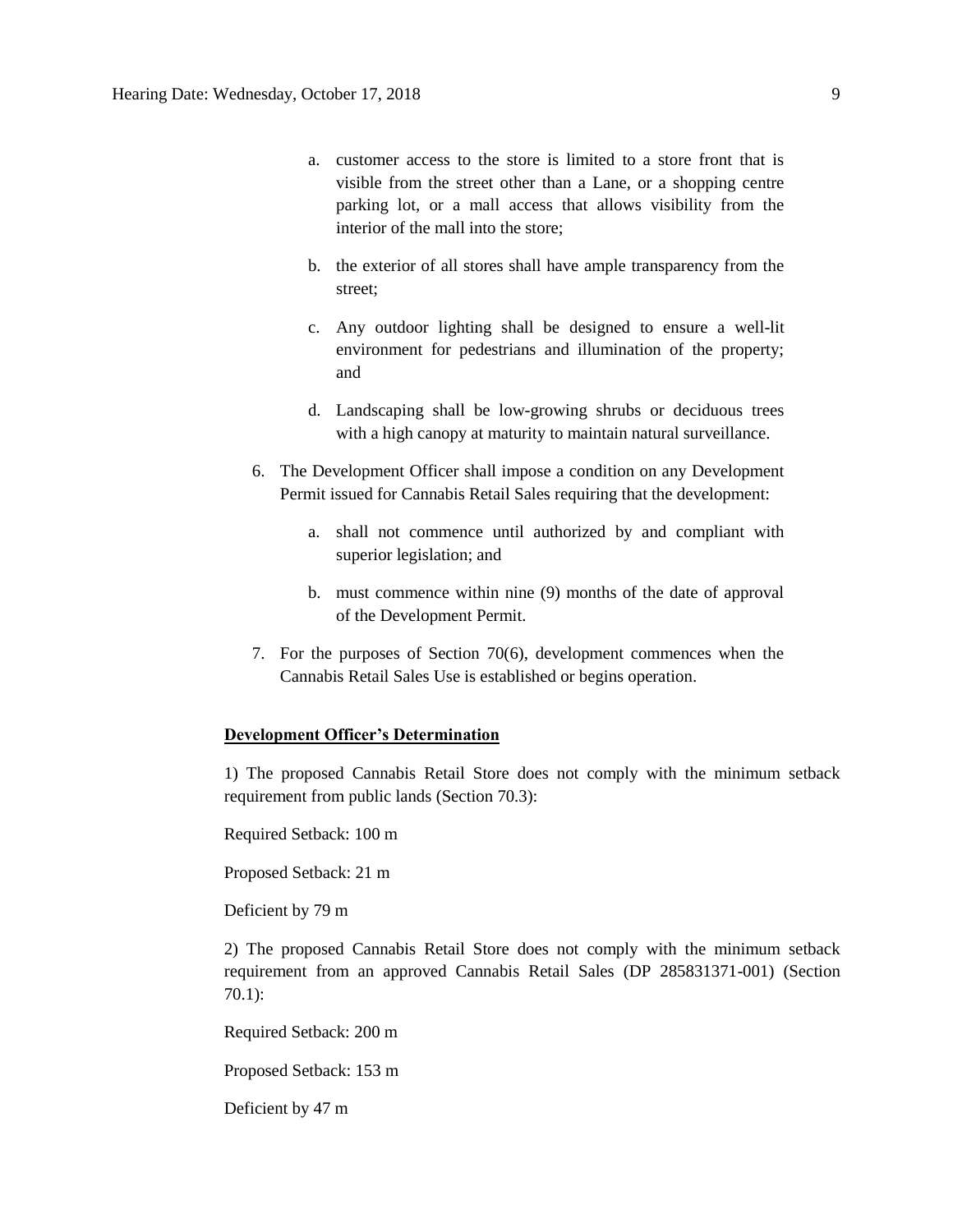Under Sections 70.1(b) and 70.4 of the Zoning Bylaw, the Development Officer is prohibited from granting variances to the minimum setbacks to allow for the proposed Cannabis Retail Store.

## Notice to Applicant/Appellant

Provincial legislation requires that the Subdivision and Development Appeal Board issue its official decision in writing within fifteen days of the conclusion of the hearing.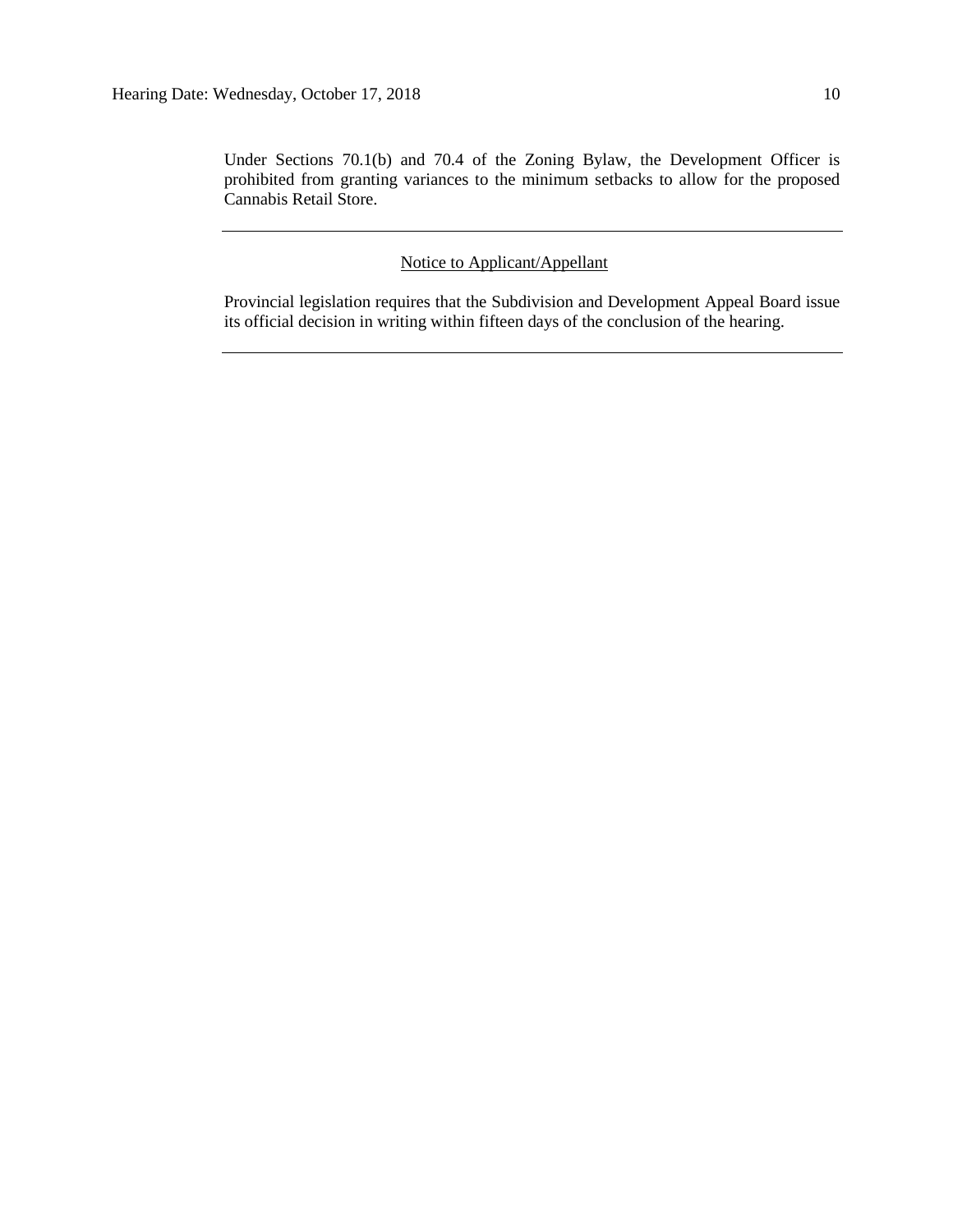| <b>Umönton</b>                                                                                                                                                                                                                                                                                                                                                                                                                                                                                  |                   | <b>Application for</b>             |                                       | Project Number: 286639019-001<br>JUL 04, 2018<br>Application Date:<br>September 18, 2018 at 11:31 AM<br>Printed:<br>$1$ of $2$<br>Page:                                                                                                                                                                                                                                                                                                                                                                                   |  |  |  |  |  |
|-------------------------------------------------------------------------------------------------------------------------------------------------------------------------------------------------------------------------------------------------------------------------------------------------------------------------------------------------------------------------------------------------------------------------------------------------------------------------------------------------|-------------------|------------------------------------|---------------------------------------|---------------------------------------------------------------------------------------------------------------------------------------------------------------------------------------------------------------------------------------------------------------------------------------------------------------------------------------------------------------------------------------------------------------------------------------------------------------------------------------------------------------------------|--|--|--|--|--|
| <b>Major Development Permit</b>                                                                                                                                                                                                                                                                                                                                                                                                                                                                 |                   |                                    |                                       |                                                                                                                                                                                                                                                                                                                                                                                                                                                                                                                           |  |  |  |  |  |
| This document is a Development Permit Decision for the development application described below.                                                                                                                                                                                                                                                                                                                                                                                                 |                   |                                    |                                       |                                                                                                                                                                                                                                                                                                                                                                                                                                                                                                                           |  |  |  |  |  |
| Applicant                                                                                                                                                                                                                                                                                                                                                                                                                                                                                       |                   |                                    |                                       | Property Address(es) and Legal Description(s)                                                                                                                                                                                                                                                                                                                                                                                                                                                                             |  |  |  |  |  |
|                                                                                                                                                                                                                                                                                                                                                                                                                                                                                                 |                   |                                    | Plan 1244HW Blk 61 Lot B              | 8122 - GATEWAY BOULEVARD NW                                                                                                                                                                                                                                                                                                                                                                                                                                                                                               |  |  |  |  |  |
|                                                                                                                                                                                                                                                                                                                                                                                                                                                                                                 |                   |                                    | Specific Address(es)                  |                                                                                                                                                                                                                                                                                                                                                                                                                                                                                                                           |  |  |  |  |  |
|                                                                                                                                                                                                                                                                                                                                                                                                                                                                                                 |                   | Suite:                             |                                       | 8126 - GATEWAY BOULEVARD NW                                                                                                                                                                                                                                                                                                                                                                                                                                                                                               |  |  |  |  |  |
|                                                                                                                                                                                                                                                                                                                                                                                                                                                                                                 |                   |                                    |                                       | Entryway: 8126 - GATEWAY BOULEVARD NW                                                                                                                                                                                                                                                                                                                                                                                                                                                                                     |  |  |  |  |  |
|                                                                                                                                                                                                                                                                                                                                                                                                                                                                                                 |                   |                                    |                                       | Building: 8122 - GATEWAY BOULEVARD NW                                                                                                                                                                                                                                                                                                                                                                                                                                                                                     |  |  |  |  |  |
| <b>Scope of Application</b><br>To change the use from a General Retail Store to a Cannabis Retail Sales.                                                                                                                                                                                                                                                                                                                                                                                        |                   |                                    |                                       | DC I                                                                                                                                                                                                                                                                                                                                                                                                                                                                                                                      |  |  |  |  |  |
| <b>Permit Details</b>                                                                                                                                                                                                                                                                                                                                                                                                                                                                           |                   |                                    |                                       |                                                                                                                                                                                                                                                                                                                                                                                                                                                                                                                           |  |  |  |  |  |
| Class of Permit:                                                                                                                                                                                                                                                                                                                                                                                                                                                                                |                   |                                    | Contact Person:                       |                                                                                                                                                                                                                                                                                                                                                                                                                                                                                                                           |  |  |  |  |  |
| Gross Floor Area (sq.m.):                                                                                                                                                                                                                                                                                                                                                                                                                                                                       |                   |                                    | Lot Grading Needed?: N                |                                                                                                                                                                                                                                                                                                                                                                                                                                                                                                                           |  |  |  |  |  |
| New Sewer Service Required: N                                                                                                                                                                                                                                                                                                                                                                                                                                                                   |                   |                                    | NumberOfMainFloorDwellings:           |                                                                                                                                                                                                                                                                                                                                                                                                                                                                                                                           |  |  |  |  |  |
| Site Area (sq. m.):                                                                                                                                                                                                                                                                                                                                                                                                                                                                             |                   |                                    | Stat. Plan Overlay/Annex Area: (none) |                                                                                                                                                                                                                                                                                                                                                                                                                                                                                                                           |  |  |  |  |  |
| I/We certify that the above noted details are correct.                                                                                                                                                                                                                                                                                                                                                                                                                                          |                   |                                    |                                       |                                                                                                                                                                                                                                                                                                                                                                                                                                                                                                                           |  |  |  |  |  |
| Applicant signature:                                                                                                                                                                                                                                                                                                                                                                                                                                                                            |                   |                                    |                                       |                                                                                                                                                                                                                                                                                                                                                                                                                                                                                                                           |  |  |  |  |  |
| <b>Development Application Decision</b><br>Refused<br>Issue Date: Aug 30, 2018 Development Authority: WELCH, IMAI<br><b>Reason for Refusal</b><br>Required Setback: 100 m<br>Proposed Setback: 21 m<br>Deficient by 79 m<br>Sales (DP 285831371-001) (Section 70.1):<br>Required Setback: 200 m<br>Proposed Setback: 153 m<br>Deficient by 47 m<br>minimum setbacks to allow for the proposed Cannabis Retail Store.<br><b>Rights of Appeal</b><br>through 689 of the Municipal Government Act. |                   |                                    |                                       | 1) The proposed Cannabis Retail Store does not comply with the minimum setback requirement from public lands (Section 70.3):<br>2) The proposed Cannabis Retail Store does not comply with the minimum setback requirement from an approved Cannabis Retail<br>Under Sections 70.1(b) and 70.4 of the Zoning Bylaw, the Development Officer is prohibited from granting variances to the<br>The Applicant has the right of appeal within 21 days after the date on which the decision is made, as outlined in Section 683 |  |  |  |  |  |
| Fees                                                                                                                                                                                                                                                                                                                                                                                                                                                                                            | <b>Fee Amount</b> | <b>Amount Paid</b>                 | Receipt#                              | Date Paid                                                                                                                                                                                                                                                                                                                                                                                                                                                                                                                 |  |  |  |  |  |
| Major Dev. Application Fee                                                                                                                                                                                                                                                                                                                                                                                                                                                                      | \$5,600.00        | \$5,600.00<br>THIS IS NOT A PERMIT | 05157569                              | Jul 04, 2018                                                                                                                                                                                                                                                                                                                                                                                                                                                                                                              |  |  |  |  |  |
|                                                                                                                                                                                                                                                                                                                                                                                                                                                                                                 |                   |                                    |                                       |                                                                                                                                                                                                                                                                                                                                                                                                                                                                                                                           |  |  |  |  |  |